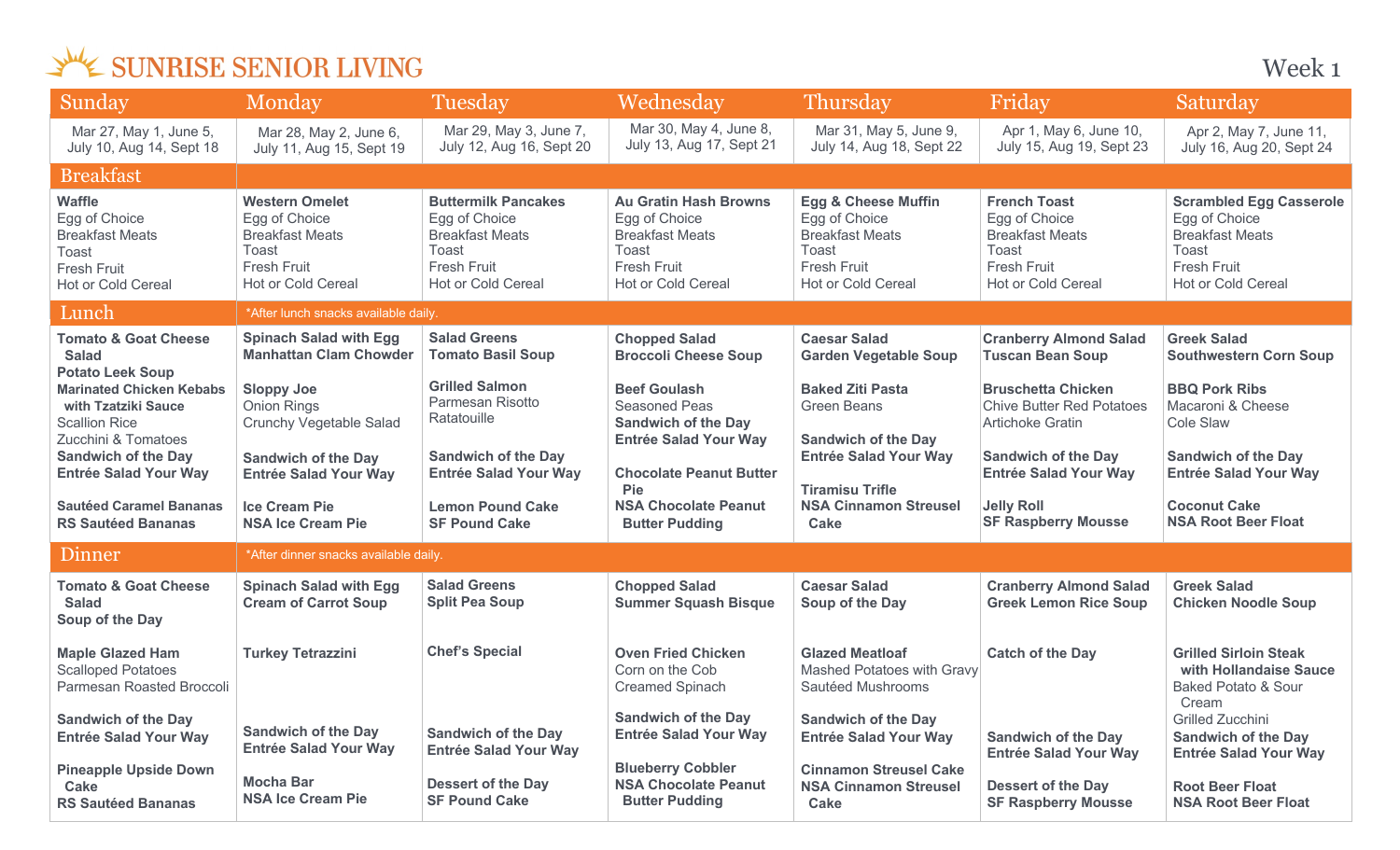| Sunday                                                                                                                 | Monday                                                                                                                                | Tuesday                                                                                                                                                                       | Wednesday                                                                                                                   | <b>Thursday</b>                                                                                                                | Friday                                                                                                                | Saturday                                                                                                                              |
|------------------------------------------------------------------------------------------------------------------------|---------------------------------------------------------------------------------------------------------------------------------------|-------------------------------------------------------------------------------------------------------------------------------------------------------------------------------|-----------------------------------------------------------------------------------------------------------------------------|--------------------------------------------------------------------------------------------------------------------------------|-----------------------------------------------------------------------------------------------------------------------|---------------------------------------------------------------------------------------------------------------------------------------|
| Apr 3, May 8, June 12,<br>July 17, Aug 21                                                                              | Apr 4, May 9, June 13,<br><b>July 18, Aug 22</b>                                                                                      | Apr 5, May 10, June 14,<br>July 19, Aug 23                                                                                                                                    | Apr 6, May 11, June 15,<br>July 20, Aug 24                                                                                  | Apr 7, May 12, June 16,<br>July 21, Aug 25                                                                                     | Apr 8, May 13, June 17,<br><b>July 22, Aug 26</b>                                                                     | Apr 9, May 14, June 18,<br>July 23, Aug 27                                                                                            |
| <b>Breakfast</b>                                                                                                       |                                                                                                                                       |                                                                                                                                                                               |                                                                                                                             |                                                                                                                                |                                                                                                                       |                                                                                                                                       |
| <b>Waffle</b><br>Egg of Choice<br><b>Breakfast Meats</b><br>Toast<br><b>Fresh Fruit</b><br>Hot or Cold Cereal          | <b>Ham &amp; Cheese Omelet</b><br>Egg of Choice<br><b>Breakfast Meats</b><br><b>Toast</b><br><b>Fresh Fruit</b><br>Hot or Cold Cereal | <b>Buttermilk Pancakes</b><br>Egg of Choice<br><b>Breakfast Meats</b><br><b>Toast</b><br><b>Fresh Fruit</b><br><b>Hot or Cold Cereal</b>                                      | <b>Cinnamon Roll</b><br>Egg of Choice<br><b>Breakfast Meats</b><br>Toast<br><b>Fresh Fruit</b><br><b>Hot or Cold Cereal</b> | <b>Egg &amp; Cheese Muffin</b><br>Egg of Choice<br><b>Breakfast Meats</b><br>Toast<br><b>Fresh Fruit</b><br>Hot or Cold Cereal | <b>French Toast</b><br>Egg of Choice<br><b>Breakfast Meats</b><br>Toast<br><b>Fresh Fruit</b><br>Hot or Cold Cereal   | <b>Scrambled Egg Casserole</b><br>Egg of Choice<br><b>Breakfast Meats</b><br>Toast<br><b>Fresh Fruit</b><br><b>Hot or Cold Cereal</b> |
| Lunch                                                                                                                  | *After lunch snacks available daily.                                                                                                  |                                                                                                                                                                               |                                                                                                                             |                                                                                                                                |                                                                                                                       |                                                                                                                                       |
| <b>Caprese Salad</b><br><b>Ham &amp; Navy Bean Soup</b>                                                                | <b>Tossed Garden Salad</b><br><b>Cream of Cauliflower Soup</b>                                                                        | <b>Spinach Strawberry Salad</b><br><b>Wild Rice &amp; Mushroom</b>                                                                                                            | <b>Salad Greens with Orange</b><br><b>Tomato Soup with</b>                                                                  | <b>Grilled Peach Salad</b><br><b>Kielbasa Cheddar Soup</b>                                                                     | <b>Caesar Salad</b><br><b>Minestrone Soup</b>                                                                         | <b>Wedge Salad</b><br><b>Cream of Broccoli Soup</b>                                                                                   |
| <b>Lemon Rosemary Chicken</b><br><b>Honey Roasted Sweet</b><br>Potatoes<br>Summer Squash<br><b>Sandwich of the Day</b> | <b>Stuffed Cabbage</b><br><b>Seasoned Potato Wedges</b><br><b>Sandwich of the Day</b>                                                 | Soup<br><b>Cheese &amp; Potato Pierogies</b><br>with Bacon & Sour Cream Oven Fried Fish & Chips<br><b>Caramelized Onions</b><br>Sautéed Cabbage<br><b>Sandwich of the Day</b> | <b>Couscous</b><br>Succotash                                                                                                | <b>Turkey Broccoli</b><br><b>Casserole</b><br><b>Green Beans</b>                                                               | <b>Penne &amp; Meatballs</b><br>Swiss Chard with Garlic<br><b>Sandwich of the Day</b><br><b>Entrée Salad Your Way</b> | <b>Chicken Pot Pie</b><br><b>Glazed Carrots</b>                                                                                       |
| <b>Entrée Salad Your Way</b>                                                                                           | <b>Entrée Salad Your Way</b>                                                                                                          | <b>Entrée Salad Your Way</b>                                                                                                                                                  | <b>Sandwich of the Day</b><br><b>Entrée Salad Your Way</b>                                                                  | <b>Sandwich of the Day</b><br><b>Entrée Salad Your Way</b>                                                                     | <b>White Chocolate Bread</b>                                                                                          | <b>Sandwich of the Day</b><br><b>Entrée Salad Your Way</b>                                                                            |
| <b>Blonde Brownie Sundae</b><br><b>NSA Blonde Brownie</b><br><b>Sundae</b>                                             | <b>Banana Cream Pie</b><br><b>NSA Angel Food Cake</b>                                                                                 | <b>Frosted Chocolate Cake</b><br><b>RS Frosted Chocolate Cake</b>                                                                                                             | <b>Strawberry Shortcake</b><br><b>RS Tapioca Pudding</b>                                                                    | <b>Coconut Cream Squares</b><br><b>NSA Apple Crisp</b>                                                                         | <b>Pudding</b><br><b>RS Vanilla Pudding</b>                                                                           | <b>Raspberry Jam Bar</b><br><b>RS Red Velvet Cake</b>                                                                                 |
| Dinner                                                                                                                 | *After dinner snacks available daily.                                                                                                 |                                                                                                                                                                               |                                                                                                                             |                                                                                                                                |                                                                                                                       |                                                                                                                                       |
| <b>Caprese Salad</b><br>Soup of the Day                                                                                | <b>Tossed Garden Salad</b><br><b>Italian Wedding Soup</b>                                                                             | <b>Spinach Strawberry Salad</b><br><b>Beef Noodle Soup</b>                                                                                                                    | <b>Salad Greens with Orange</b><br><b>Lentil Soup</b>                                                                       | <b>Grilled Peach Salad</b><br>Soup of the Day                                                                                  | <b>Caesar Salad</b><br><b>Chicken Corn Chowder</b>                                                                    | <b>Wedge Salad</b><br><b>French Onion Soup</b>                                                                                        |
| <b>Seafood Alfredo with</b><br>Linguini<br>Lemon Butter Broccoli                                                       | <b>Chicken Cacciatore</b><br>Creamy Polenta<br>Sautéed Vegetables                                                                     | <b>Chef's Special</b>                                                                                                                                                         | <b>Beef &amp; Mushroom Stew</b><br><b>Biscuit</b>                                                                           | <b>Pork Tenderloin Diane</b><br><b>Whipped Red Potatoes</b><br><b>Buttered Peas</b>                                            | <b>Catch of the Day</b>                                                                                               | <b>Texas Brisket</b><br><b>Horseradish Mashed</b><br>Potatoes<br><b>Roasted Brussels Sprouts</b>                                      |
| <b>Sandwich of the Day</b><br><b>Entrée Salad Your Way</b>                                                             | <b>Sandwich of the Day</b><br><b>Entrée Salad Your Way</b>                                                                            | <b>Sandwich of the Day</b><br><b>Entrée Salad Your Way</b>                                                                                                                    | <b>Sandwich of the Day</b><br><b>Entrée Salad Your Way</b>                                                                  | <b>Sandwich of the Day</b><br><b>Entrée Salad Your Way</b>                                                                     | <b>Sandwich of the Day</b><br><b>Entrée Salad Your Way</b>                                                            | <b>Sandwich of the Day</b><br><b>Entrée Salad Your Way</b>                                                                            |
| <b>Blueberry Cake</b><br><b>NSA Blonde Brownie</b><br><b>Sundae</b>                                                    | Angel Food Cake & Berries Dessert of the Day<br><b>NSA Angel Food Cake</b>                                                            | <b>RS Frosted Chocolate Cake</b>                                                                                                                                              | <b>Creamy Rice Pudding</b><br><b>RS Tapioca Pudding</b>                                                                     | <b>Apple Crisp</b><br><b>NSA Apple Crisp</b>                                                                                   | <b>Dessert of the Day</b><br><b>RS Vanilla Pudding</b>                                                                | <b>Red Velvet Cake</b><br><b>RS Red Velvet Cake</b>                                                                                   |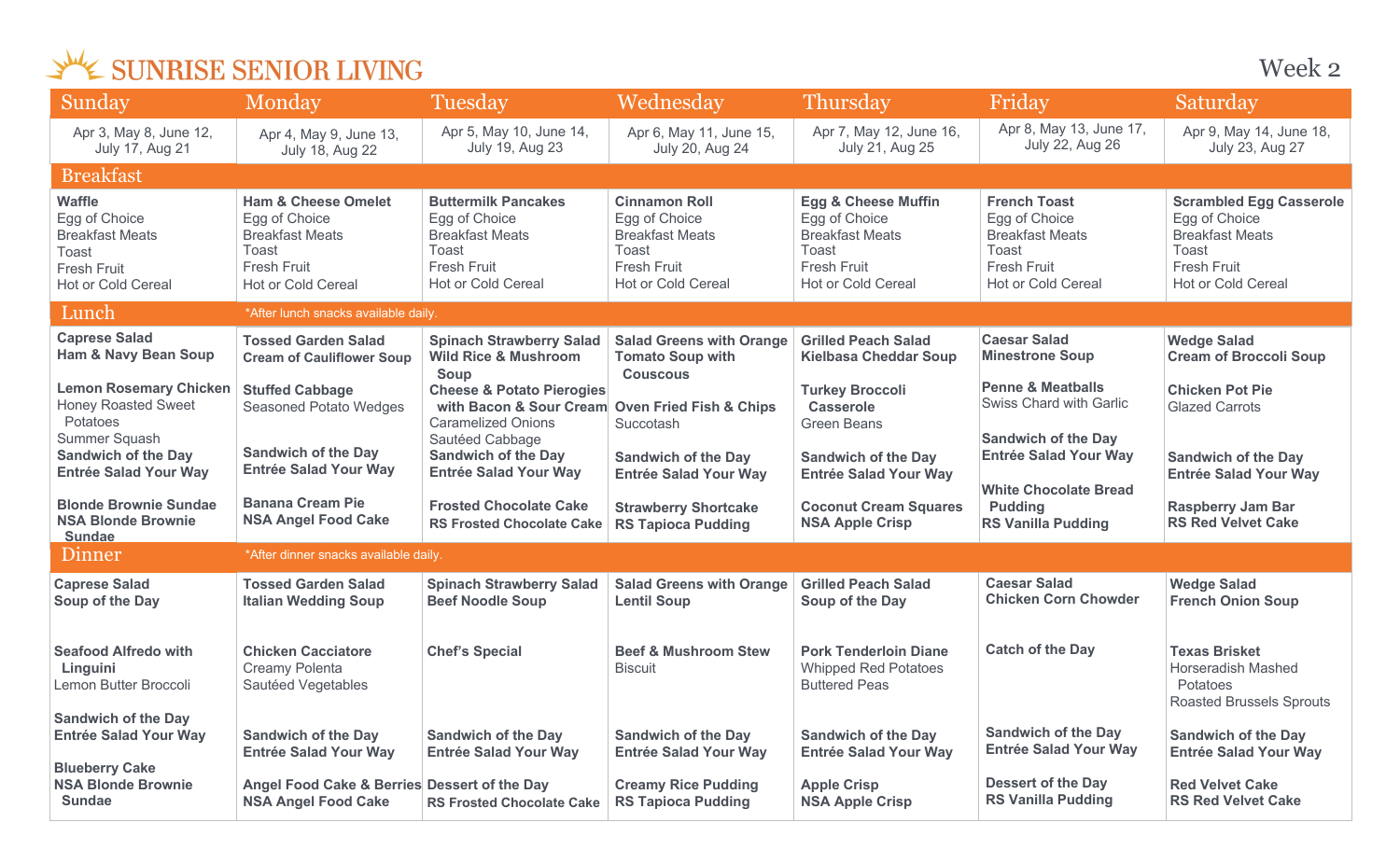Week 3

| Sunday                                                                                                                                           | Monday                                                                                                                              | <b>Tuesday</b>                                                                                                                                      | Wednesday                                                                                                                          | Thursday                                                                                                                                        | Friday                                                                                                              | Saturday                                                                                                              |
|--------------------------------------------------------------------------------------------------------------------------------------------------|-------------------------------------------------------------------------------------------------------------------------------------|-----------------------------------------------------------------------------------------------------------------------------------------------------|------------------------------------------------------------------------------------------------------------------------------------|-------------------------------------------------------------------------------------------------------------------------------------------------|---------------------------------------------------------------------------------------------------------------------|-----------------------------------------------------------------------------------------------------------------------|
| Apr 10, May 15, June 19,<br><b>July 24, Aug 28</b>                                                                                               | Apr 11, May 16, June 20,<br>July 25, Aug 29                                                                                         | Apr 12, May 17, June 21,<br>July 26, Aug 30                                                                                                         | Apr 13, May 18, June 22,<br><b>July 27, Aug 31</b>                                                                                 | Apr 14, May 19, June 23,<br>July 28, Sept 1                                                                                                     | Apr 15, May 20, June 24,<br>July 29, Sept 2                                                                         | Apr 16, May 21, June 25,<br>July 30, Sept 3                                                                           |
| <b>Breakfast</b>                                                                                                                                 |                                                                                                                                     |                                                                                                                                                     |                                                                                                                                    |                                                                                                                                                 |                                                                                                                     |                                                                                                                       |
| <b>Waffle</b><br>Egg of Choice<br><b>Breakfast Meats</b><br>Toast<br>Fresh Fruit<br>Hot or Cold Cereal                                           | <b>Omelet</b><br>Egg of Choice<br><b>Breakfast Meats</b><br>Toast<br>Fresh Fruit<br>Hot or Cold Cereal                              | <b>Buttermilk Pancakes</b><br>Egg of Choice<br><b>Breakfast Meats</b><br>Toast<br><b>Fresh Fruit</b><br>Hot or Cold Cereal                          | <b>Biscuits</b><br>Egg of Choice<br><b>Breakfast Meats</b><br>Toast<br><b>Fresh Fruit</b><br>Hot or Cold Cereal                    | <b>Egg &amp; Cheese Muffin</b><br>Egg of Choice<br><b>Breakfast Meats</b><br>Toast<br>Fresh Fruit<br>Hot or Cold Cereal                         | <b>French Toast</b><br>Egg of Choice<br><b>Breakfast Meats</b><br>Toast<br><b>Fresh Fruit</b><br>Hot or Cold Cereal | <b>Au Gratin Hash Browns</b><br>Egg of Choice<br><b>Breakfast Meats</b><br>Toast<br>Fresh Fruit<br>Hot or Cold Cereal |
| Lunch                                                                                                                                            | *After lunch snacks available daily.                                                                                                |                                                                                                                                                     |                                                                                                                                    |                                                                                                                                                 |                                                                                                                     |                                                                                                                       |
| <b>Lettuce &amp; Tomato Salad</b><br><b>Mediterranean Vegetable</b><br>Soup                                                                      | <b>BLT Salad</b><br><b>Chicken Tortilla Soup</b>                                                                                    | <b>Citrus-Avocado Salad</b><br><b>Sweet Potato Bisque</b>                                                                                           | <b>Chopped Salad</b><br>Pasta e Fagioli Soup                                                                                       | <b>Greek Salad</b><br><b>Cream of Tomato Soup</b>                                                                                               | <b>Beet &amp; Apple Salad</b><br><b>Mushroom Barley Soup</b>                                                        | <b>Mediterranean Salad</b><br><b>Tuscan Bean Soup</b>                                                                 |
| <b>Herb Grilled Chicken Thigh</b><br><b>Herbed Couscous</b><br><b>Baked Tomato</b><br><b>Sandwich of the Day</b><br><b>Entrée Salad Your Way</b> | <b>Blackened Shrimp</b><br>Red Beans & Rice<br><b>Grilled Peppers</b><br><b>Sandwich of the Day</b><br><b>Entrée Salad Your Way</b> | <b>Stuffed Peppers &amp;</b><br><b>Marinara Sauce</b><br><b>Roasted Potato Wedges</b><br><b>Sandwich of the Day</b><br><b>Entrée Salad Your Way</b> | <b>Turkey Chili</b><br><b>Baked Potato with Broccoli</b><br>& Cheese<br><b>Sandwich of the Day</b><br><b>Entrée Salad Your Way</b> | <b>Kielbasa with Grain</b><br><b>Mustard</b><br>German Potato Salad<br>Sauerkraut<br><b>Sandwich of the Day</b><br><b>Entrée Salad Your Way</b> | <b>Shepherd's Pie</b><br><b>Roasted Cauliflower</b><br><b>Sandwich of the Day</b><br><b>Entrée Salad Your Way</b>   | <b>Baked Spaghetti Casserole</b><br>Sautéed Spinach<br><b>Sandwich of the Day</b><br><b>Entrée Salad Your Way</b>     |
| <b>Lemon Poppy Seed Cake</b><br><b>RS Frosted Lemon Cake</b>                                                                                     | <b>Coffee Cake with Streusel</b><br><b>NSA Cinnamon Streusel</b><br><b>Cake</b>                                                     | <b>Blueberry Bar</b><br><b>NSA Blueberry Crisp</b>                                                                                                  | <b>Cherries Jubilee</b><br><b>NSA Cherries Jubilee</b>                                                                             | <b>Assorted Cookies</b><br><b>SF Assorted Cookies</b>                                                                                           | <b>Chocolate Trifle</b><br><b>RS Chocolate Pudding</b>                                                              | <b>Mocha Mousse</b><br><b>SF Cappuccino Mousse</b>                                                                    |
| Dinner                                                                                                                                           | *After dinner snacks available daily.                                                                                               |                                                                                                                                                     |                                                                                                                                    |                                                                                                                                                 |                                                                                                                     |                                                                                                                       |
| <b>Lettuce &amp; Tomato Salad</b><br>Soup of the Day                                                                                             | <b>BLT Salad</b><br><b>Swiss Chard &amp; Lentil Soup</b>                                                                            | <b>Citrus-Avocado Salad</b><br><b>Clam Chowder</b>                                                                                                  | <b>Chopped Salad</b><br><b>Cream of Potato Soup</b>                                                                                | <b>Greek Salad</b><br>Soup of the Day                                                                                                           | <b>Beet &amp; Apple Salad</b><br><b>Corn Chowder</b>                                                                | <b>Mediterranean Salad</b><br><b>Chicken Noodle Soup</b>                                                              |
| <b>Pork Schnitzel with Dill</b><br>with Applesauce<br><b>Rosemary Red Potatoes</b><br><b>Roasted Beets</b>                                       | <b>Roast Turkey &amp; Gravy</b><br>with Cranberry Sauce<br><b>Traditional Stuffing</b><br>Green Beans Almondine                     | <b>Chef's Special</b>                                                                                                                               | <b>Meat Lasagna</b><br>Parmesan Zucchini                                                                                           | <b>Honey BBQ Chicken</b><br>Macaroni & Cheese<br>Summer Vegetable Ragout                                                                        | <b>Catch of the Day</b>                                                                                             | <b>Corned Beef</b><br><b>Boiled Potatoes</b><br><b>Parslied Carrots</b><br>Seasoned Cabbage                           |
| <b>Sandwich of the Day</b><br><b>Entrée Salad Your Way</b>                                                                                       | <b>Sandwich of the Day</b><br><b>Entrée Salad Your Way</b><br><b>Peach Pie</b>                                                      | <b>Sandwich of the Day</b><br><b>Entrée Salad Your Way</b>                                                                                          | <b>Sandwich of the Day</b><br><b>Entrée Salad Your Way</b>                                                                         | <b>Sandwich of the Day</b><br><b>Entrée Salad Your Way</b>                                                                                      | <b>Sandwich of the Day</b><br><b>Entrée Salad Your Way</b>                                                          | <b>Sandwich of the Day</b><br><b>Entrée Salad Your Way</b>                                                            |
| <b>Bananas Foster Sundae</b><br><b>RS Frosted Lemon Cake</b>                                                                                     | <b>NSA Cinnamon Streusel</b><br>Cake                                                                                                | <b>Dessert of the Day</b><br><b>NSA Blueberry Crisp</b>                                                                                             | <b>Ambrosia Salad</b><br><b>NSA Cherries Jubilee</b>                                                                               | <b>Strawberry Cream Pie</b><br><b>SF Assorted Cookies</b>                                                                                       | <b>Dessert of the Day</b><br><b>RS Chocolate Pudding</b>                                                            | <b>Cheesecake</b><br><b>SF Cappuccino Mousse</b>                                                                      |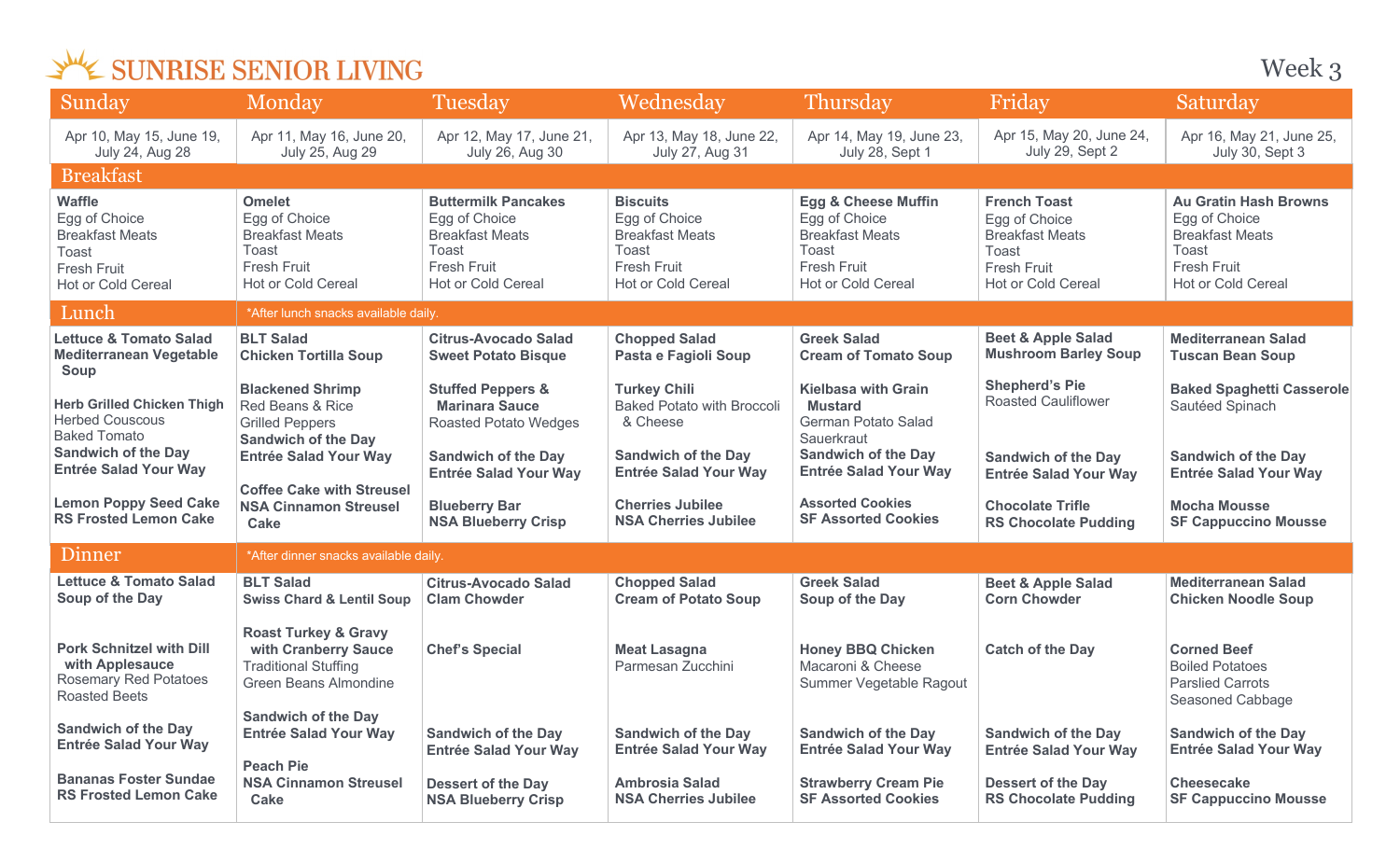Week 4

| Sunday                                                                                                               | Monday                                                                                                                | Tuesday                                                                                                                    | Wednesday                                                                                                            | Thursday                                                                                                                                     | Friday                                                                                                                     | Saturday                                                                                                                       |  |
|----------------------------------------------------------------------------------------------------------------------|-----------------------------------------------------------------------------------------------------------------------|----------------------------------------------------------------------------------------------------------------------------|----------------------------------------------------------------------------------------------------------------------|----------------------------------------------------------------------------------------------------------------------------------------------|----------------------------------------------------------------------------------------------------------------------------|--------------------------------------------------------------------------------------------------------------------------------|--|
| Apr 17, May 22, June 26,<br>July 31, Sept 4                                                                          | Apr 18, May 23, June 27,<br>Aug 1, Sept 5                                                                             | Apr 19, May 24, June 28,<br>Aug 2, Sept 6                                                                                  | Apr 20, May 25, June 29,<br>Aug 3, Sept 7                                                                            | Apr 21, May 26, June 30,<br>Aug 4, Sept 8                                                                                                    | Apr 22, May 27, July 1,<br>Aug 5, Sept 9                                                                                   | Apr 23, May 28, July 2,<br>Aug 6, Sept 10                                                                                      |  |
| <b>Breakfast</b>                                                                                                     |                                                                                                                       |                                                                                                                            |                                                                                                                      |                                                                                                                                              |                                                                                                                            |                                                                                                                                |  |
| <b>Waffle</b><br>Egg of Choice<br><b>Breakfast Meats</b><br>Toast<br><b>Fresh Fruit</b><br><b>Hot or Cold Cereal</b> | <b>Western Omelet</b><br>Egg of Choice<br><b>Breakfast Meats</b><br>Toast<br><b>Fresh Fruit</b><br>Hot or Cold Cereal | <b>Buttermilk Pancakes</b><br>Egg of Choice<br><b>Breakfast Meats</b><br>Toast<br><b>Fresh Fruit</b><br>Hot or Cold Cereal | <b>Cinnamon Roll</b><br>Egg of Choice<br><b>Breakfast Meats</b><br>Toast<br><b>Fresh Fruit</b><br>Hot or Cold Cereal | <b>Egg &amp; Cheese Muffin</b><br>Egg of Choice<br><b>Breakfast Meats</b><br><b>Toast</b><br><b>Fresh Fruit</b><br><b>Hot or Cold Cereal</b> | <b>French Toast</b><br>Egg of Choice<br><b>Breakfast Meats</b><br><b>Toast</b><br><b>Fresh Fruit</b><br>Hot or Cold Cereal | <b>Scrambled Egg Casserole</b><br>Egg of Choice<br><b>Breakfast Meats</b><br>Toast<br><b>Fresh Fruit</b><br>Hot or Cold Cereal |  |
| Lunch                                                                                                                | *After lunch snacks available daily.                                                                                  |                                                                                                                            |                                                                                                                      |                                                                                                                                              |                                                                                                                            |                                                                                                                                |  |
| <b>Citrus Beet Salad</b><br><b>Spiced Cauliflower Soup</b>                                                           | <b>Tomato &amp; Goat Cheese</b><br><b>Salad</b><br><b>Garden Vegetable Soup</b>                                       | <b>Wedge Salad</b><br><b>Turkey Rice Soup</b>                                                                              | <b>Spinach Parmesan Salad</b><br><b>Vegetable Beef Soup</b>                                                          | <b>Caesar Salad</b><br><b>Seafood Bisque</b>                                                                                                 | <b>Salad Greens</b><br><b>Potato Leek Soup</b>                                                                             | <b>Tossed Garden Salad</b><br><b>Kielbasa Cheddar Soup</b>                                                                     |  |
| <b>Salmon with Lemon</b><br><b>Cream Sauce</b><br>Pesto Orzo<br><b>Grilled Vegetables</b>                            | <b>Chicken Paprikash</b><br><b>Steamed Rice</b><br>Seasoned Peas<br><b>Sandwich of the Day</b>                        | <b>Swedish Meatballs</b><br><b>Parslied Noodles</b><br>Peas & Pearl Onions<br><b>Sandwich of the Day</b>                   | <b>Cheese Pizza</b><br>Side Salad                                                                                    | <b>Chicken Parmesan</b><br>Spaghetti & Marinara<br>Basil Zucchini Sauté<br><b>Sandwich of the Day</b>                                        | <b>BBQ Pulled Pork</b><br><b>Baked Beans</b><br>Cole Slaw<br><b>Sandwich of the Day</b>                                    | <b>Chicken &amp; Biscuits</b><br><b>Baby Carrots</b><br><b>Sandwich of the Day</b>                                             |  |
| <b>Sandwich of the Day</b><br><b>Entrée Salad Your Way</b>                                                           | <b>Entrée Salad Your Way</b>                                                                                          | <b>Entrée Salad Your Way</b><br><b>German Chocolate Cake</b>                                                               | <b>Sandwich of the Day</b><br><b>Entrée Salad Your Way</b>                                                           | <b>Entrée Salad Your Way</b>                                                                                                                 | <b>Entrée Salad Your Way</b>                                                                                               | <b>Entrée Salad Your Way</b>                                                                                                   |  |
| <b>Peach Melba</b><br><b>NSA Peach Melba</b>                                                                         | <b>Cherry Pie</b><br><b>SF Chocolate Chip Cookie</b>                                                                  | <b>RS Frosted Chocolate</b><br>Cake                                                                                        | <b>Boston Cream Cake</b><br><b>NSA Baked Apples</b>                                                                  | <b>Lemon Mousse</b><br><b>SF Lemon Mousse</b>                                                                                                | <b>Frosted Yellow Cake</b><br><b>RS Frosted Yellow Cake</b>                                                                | <b>Coconut Cream Custard</b><br><b>RS Carrot Cake</b>                                                                          |  |
| Dinner                                                                                                               | *After dinner snacks available daily.                                                                                 |                                                                                                                            |                                                                                                                      |                                                                                                                                              |                                                                                                                            |                                                                                                                                |  |
| <b>Citrus Beet Salad</b><br>Soup of the Day                                                                          | <b>Tomato &amp; Goat Cheese</b><br><b>Salad</b><br><b>Chicken Orzo Soup</b>                                           | <b>Wedge Salad</b><br><b>Navy Bean Soup</b>                                                                                | <b>Spinach Parmesan Salad</b><br><b>Split Pea Soup</b>                                                               | <b>Caesar Salad</b><br>Soup of the Day                                                                                                       | <b>Salad Greens</b><br><b>Tomato Barley Soup</b>                                                                           | <b>Tossed Garden Salad</b><br><b>Hungarian Mushroom Soup</b>                                                                   |  |
| <b>Glazed Meatloaf</b><br><b>Cheddar Mashed Potatoes</b><br><b>Herbed Green Beans</b>                                | <b>Baked Ham</b><br>Parmesan Bread Pudding<br><b>Broccoli Spears</b>                                                  | <b>Chef's Special</b>                                                                                                      | <b>Braised Pork Chop</b><br><b>Savory Stuffing</b><br><b>Roasted Beets</b>                                           | <b>Beef Pot Roast</b><br><b>Rissole Potatoes</b><br><b>Sherried Mushrooms</b>                                                                | <b>Catch of the Day</b>                                                                                                    | <b>Sirloin of Beef Au Jus</b><br>Baked Potato & Sour Cream<br><b>Creamed Spinach</b>                                           |  |
| <b>Sandwich of the Day</b><br><b>Entrée Salad Your Way</b>                                                           | <b>Sandwich of the Day</b><br><b>Entrée Salad Your Way</b>                                                            | <b>Sandwich of the Day</b><br><b>Entrée Salad Your Way</b><br><b>Dessert of the Day</b>                                    | <b>Sandwich of the Day</b><br><b>Entrée Salad Your Way</b>                                                           | <b>Sandwich of the Day</b><br><b>Entrée Salad Your Way</b>                                                                                   | <b>Sandwich of the Day</b><br><b>Entrée Salad Your Way</b>                                                                 | <b>Sandwich of the Day</b><br><b>Entrée Salad Your Way</b>                                                                     |  |
| <b>Banana Bread</b><br><b>NSA Peach Melba</b>                                                                        | <b>Chocolate Chip Cookie Bar</b><br><b>SF Chocolate Chip Cookie</b>                                                   | <b>RS Frosted Chocolate</b><br>Cake                                                                                        | <b>Escalloped Apples</b><br><b>NSA Baked Apples</b>                                                                  | <b>Hot Fudge Sundae</b><br><b>SF Lemon Mousse</b>                                                                                            | <b>Dessert of the Day</b><br><b>RS Frosted Yellow Cake</b>                                                                 | <b>Carrot Cake</b><br><b>RS Carrot Cake</b>                                                                                    |  |